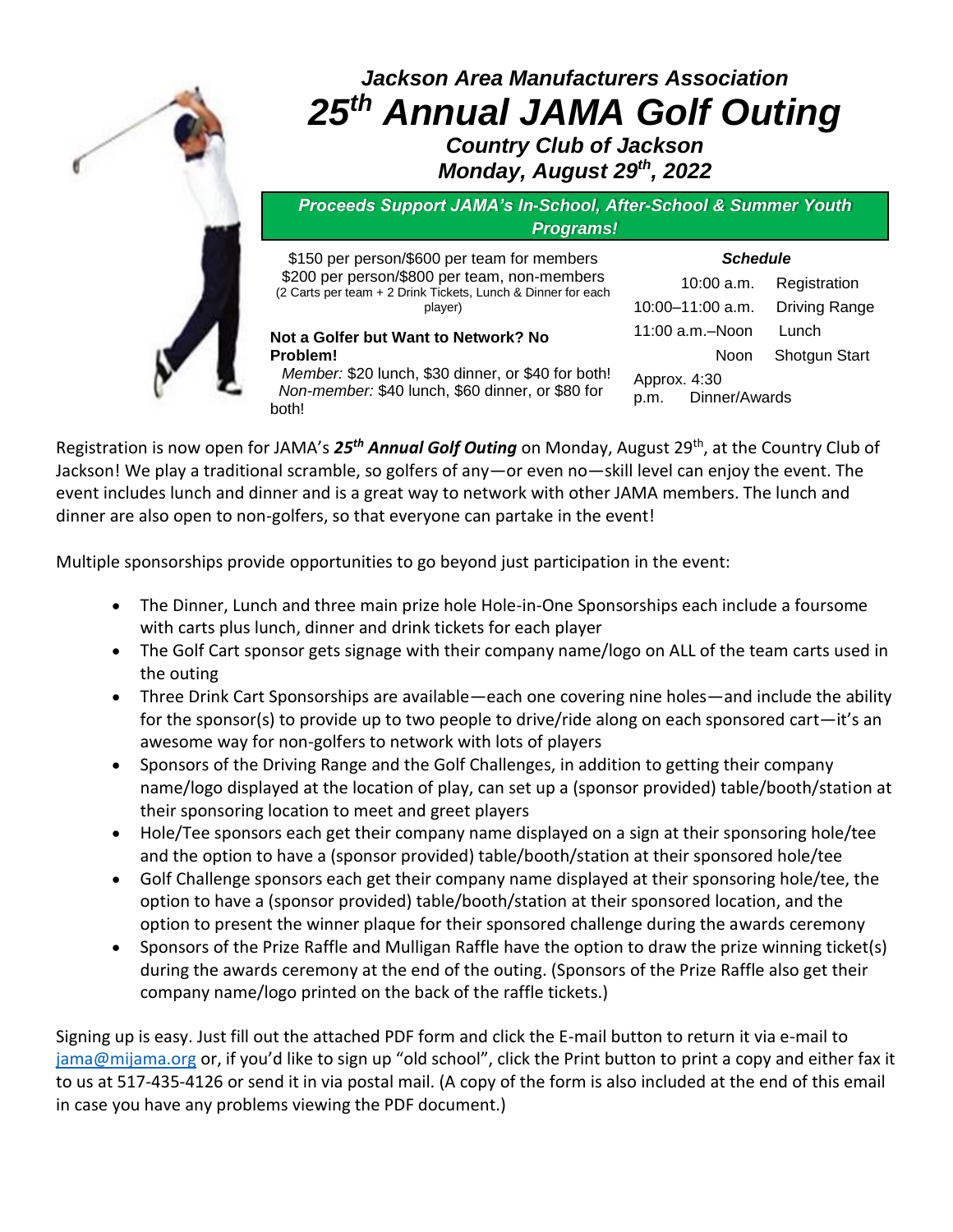Additionally, don't miss the opportunity to promote your company/organization through Door Prize and Goodie Bag donations! Goodie Bag items are typically small promotional items like notepads, pens, and other stuff you'd give out at trade shows…we'd need a minimum of 200 items to cover each player. Door Prizes are spiffier, premium items like golf umbrellas, coolers, polo shirts, boxes of golf balls, and hats. If you're a manufacturer, you might consider donating one or more items that you company makes. Simply check the appropriate boxes on the event registration form and we'll be in touch to get your items from you as the event date draws near. We'll even come and pick up the donations from you!

Speaking of Goodie Bags, we have an opportunity for someone to provide the actual bags that all of the goodies get stuffed into! It's a great way to get your company's brand in front of each and every player. This opportunity will go to the first company/organization that responds via e-mail to me at [aearl@mijama.org](mailto:aearl@mijama.org) with a commitment to provide 200 bags.

And last but not least, we have opportunities for volunteers to serve as hole-in-one spotters, drink cart drivers, or to help out in other ways at the event. If you're willing and able to lend a hand on August 29<sup>th</sup>, please drop me an e-mail at [aearl@mijama.org](mailto:aearl@mijama.org). In return for giving of your valuable time, we'll provide you with lunch and dinner, a couple of drink tickets, and the chance to spend the day with lots of wonderful people. Can't sign up for the entire time? That's ok…we'll work with your schedule and we'll appreciate whatever time you can offer.

Thanks!